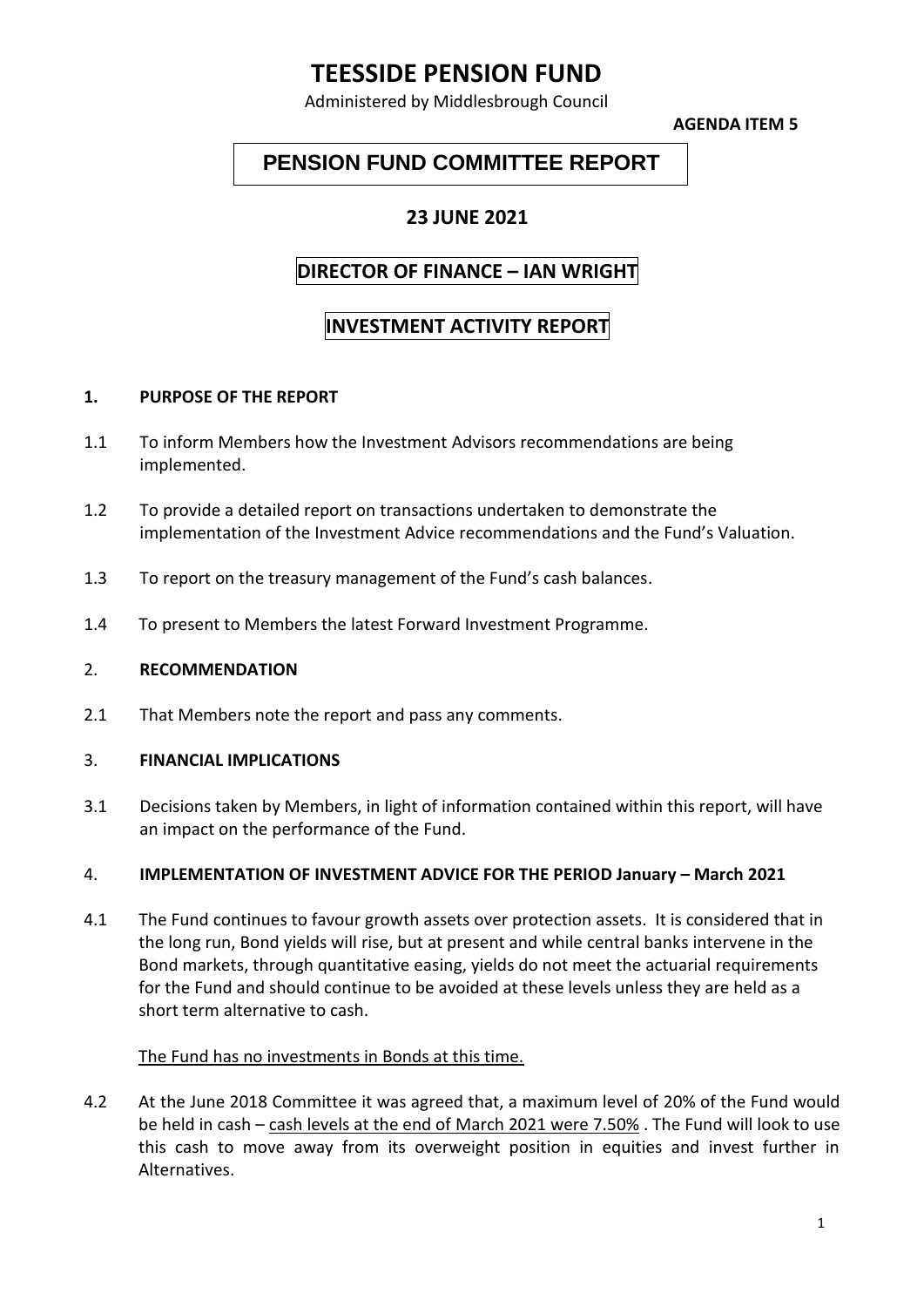4.3 Investment in direct property to continue on an opportunistic basis where the property has a good covenant, yield and lease terms.

#### No property transactions were undertaken in this quarter.

4.4 Investment in Alternatives, such as infrastructure and private equity, offer the Fund diversification from equities and bonds. They come with additional risks of being illiquid, traditionally they have costly management fees and investing capital can be a slow process. However, the Fund is considerably underweight its customised benchmark and, providing suitable investment opportunities are available, the Fund will look to increase its allocation to this asset class up to the customised benchmark level.

#### An amount of £36.0m was invested in the quarter.

#### **5. TRANSACTION REPORT**

- 5.1 It is a requirement that all transactions undertaken are reported to the Investment Panel. Appendix A details transactions for the period 1 January 2021 – 31 March 2021
- 5.2 There were net purchases of £10.1m in the period, this compares to net purchases of £45.4m in the previous reporting period.

#### **6. TREASURY MANAGEMENT**

- 6.1 The Chartered Institute of Public Finance & Accountancy (CIPFA) Code of Practice (the Code) sets out how cash balances should be managed. The Code states that the objective of treasury management is the management of the Authority's cash flow, its borrowings and investments, in such a way as to control the associated risks and achieve a level of performance or return consistent with those risks. The security of cash balances invested is more important than the interest rate received.
- 6.2 Middlesbrough Council adopted the Code on its inception and further determined that the cash balances held by the Fund should be managed using the same criteria. The policy establishes a list of counterparties (banks, building societies and others to whom the Council will lend) and sets limits as to how much it will lend to each counterparty. The counterparty list and associated limits are kept under constant review by the Strategic Director Finance, Governance and Support.
- 6.3 Although it is accepted that there is no such thing as a risk-free counterparty, the policy has been successful in avoiding any capital loss through default.
- 6.4 As at 31 December 2020, the Fund had £340.8 million invested with approved counterparties. This is a decrease of £20.7 million over the last quarter.
- 6.5 The attached graph (Appendix B) shows the maturity profile of cash invested. It also shows the average rate of interest obtained on the investments for each time period.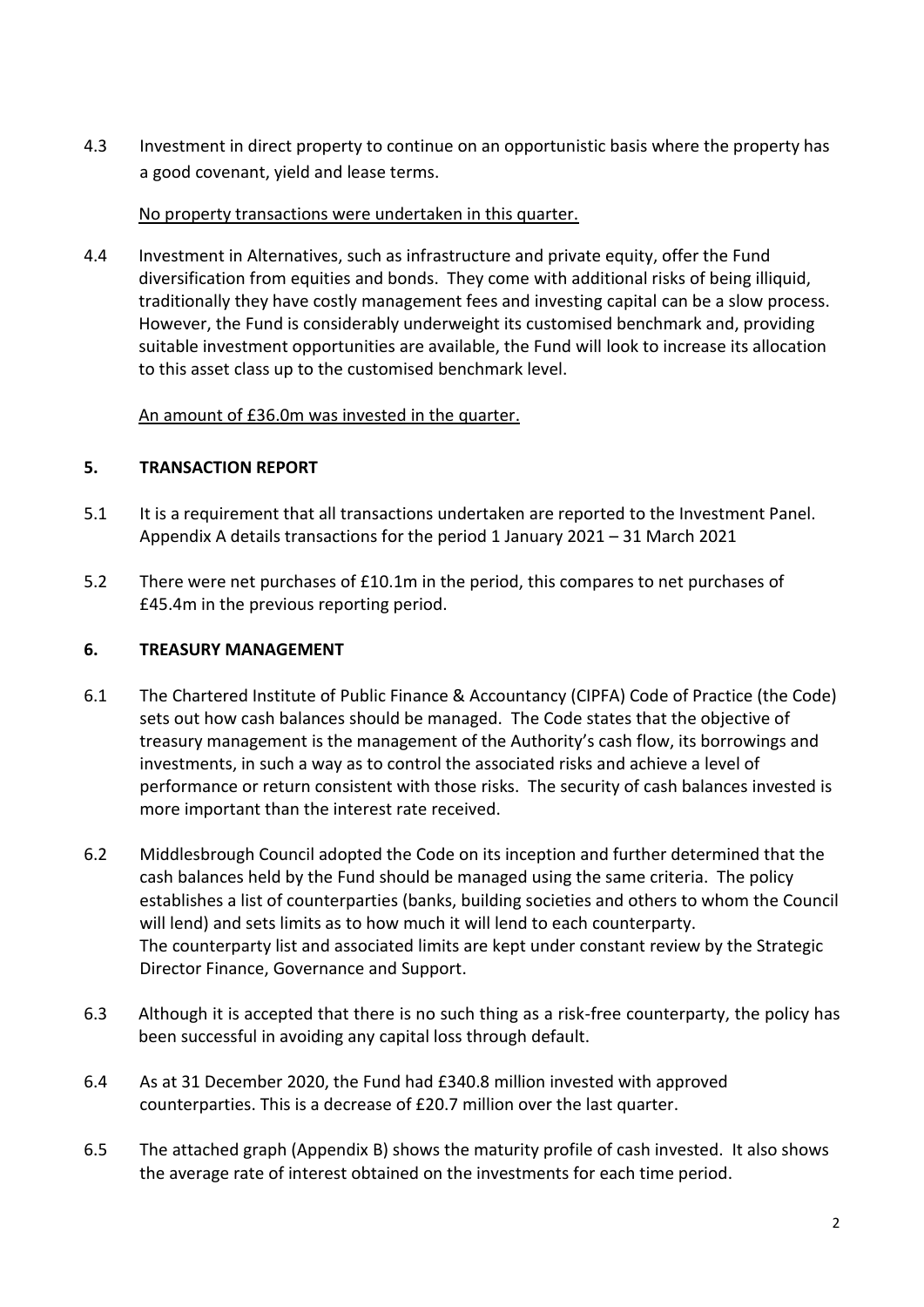6.6 Delegated authority was given–– to the Strategic Director Finance, Governance and Support by the Teesside Pension Fund Committee to authorise/approve any changes made to the Treasury Management Principles (TMPs), with subsequent reporting to this committee.

#### **7. FUND VALUATION**

- 7.1 The Fund Valuation details all the investments of the Fund as at 31 March 2021, and is prepared by the Fund's custodian, Northern Trust. The total value of all investments, including cash, is **£4,553 million.** The detailed valuation attached as Appendix C is also available on the Fund's website [www.teespen.org.uk.](http://www.teespen.org.uk/) This compares with the last reported valuation, as at 31 December 2020 of **£4,385 million**.
- 7.3 A summary analysis of the valuation (attached with the above), shows the Fund's percentage weightings in the various asset classes as at 31 March 2021 compared with the Fund's customised benchmark.

#### **8. FORWARD INVESTMENT PROGRAMME**

- 8.1 The Forward Investment Programme provides commentary on activity in the current quarter and looks ahead for the next three to five years.
- 8.2 At the March 2021 Pension Fund Committee a revised Strategic Asset Allocation was agreed:

| <b>Asset Class</b>        | <b>Long Term Target</b><br><b>Strategic Asset</b><br><b>Allocation</b> | 31 March 2022 Target<br><b>Strategic Asset</b><br><b>Allocation</b> |
|---------------------------|------------------------------------------------------------------------|---------------------------------------------------------------------|
| <b>GROWTH ASSETS</b>      | 75%                                                                    | 78%                                                                 |
| <b>UK Equities</b>        | 10%                                                                    | 12%                                                                 |
| <b>Overseas Equities</b>  | 45%                                                                    | 53%                                                                 |
| Property                  | 10%                                                                    | 7%                                                                  |
| <b>Private Equity</b>     | 5%                                                                     | 3%                                                                  |
| <b>Other Alternatives</b> | 5%                                                                     | 3%                                                                  |
| <b>PROTECTION ASSETS</b>  | 25%                                                                    | 22%                                                                 |
| Bonds / Other debt / Cash | 15%                                                                    | 14%                                                                 |
| Infrastructure            | 10%                                                                    | 8%                                                                  |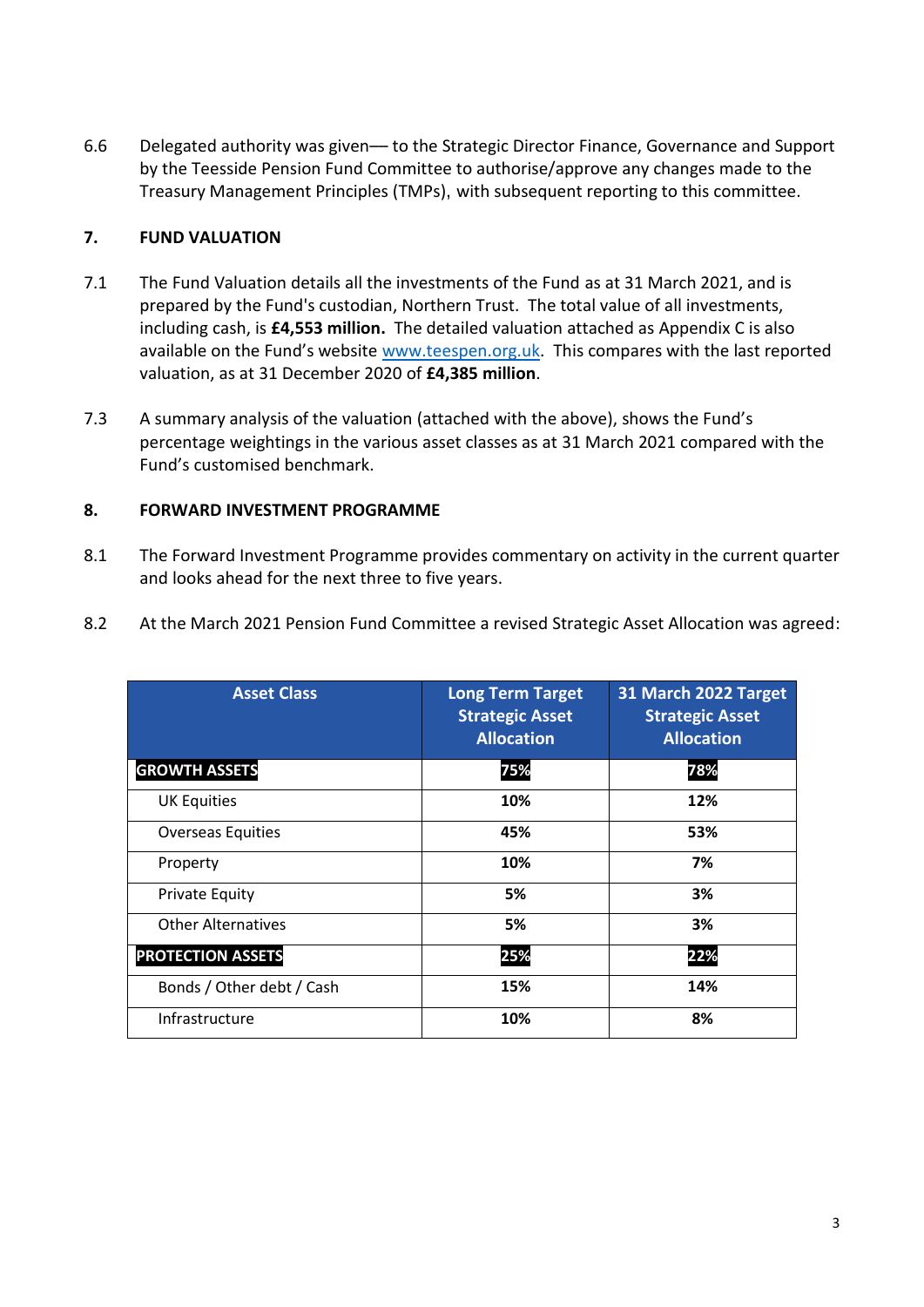#### 8.3 **EQUITIES**

As at the end of March 2021 the Fund's equity weighting was 76.47%.

A schedule is in place to reduce our investment in the Border to Coast UK Equity Fund over the period 1 April 2021– 31 March 2022, this includes the switch of £200m into the Border to Coast Emerging Market Equity Hybrid Fund, transactions will be reported at future Committee Meetings.

The overweight position will also be reduced over time through further investment in Alternative assets, however, as noted in 4.4 above because the investments happen over a period of years this is a slow process.

At the 11<sup>th</sup> March 2020 Pension Fund Committee Meeting it was ordered that:

*"The majority of the Fund's passively managed equities held with State Street Global Advisers should be transitioned to the actively managed equity sub-funds held with Border to Coast Pension Partnership."*

The transfer of £1.3bn from the SSGA Passively Managed Funds to the Border to Coast Actively Managed Overseas Developed Fund began in February, the transaction report (Appendix A) shows that at the end of March £670m has been transferred with the remainder to be transferred by the end of May 2021.

| Asset                     | <b>Fund Performance</b> | <b>Benchmark</b> | <b>Excess Return</b> |
|---------------------------|-------------------------|------------------|----------------------|
| <b>BCPP UK</b>            | 4.81%                   | 5.19%            | $-0.38%$             |
| <b>BCPP Overseas</b>      | 3.64%                   | 3.43%            | 0.22%                |
| <b>SSGA Pacific</b>       | 2.67%                   | 2.72%            | $-0.05%$             |
| SSGA Japan                | 1.15%                   | 0.98%            | 0.17%                |
| <b>SSGA Europe</b>        | 2.47%                   | 2.42%            | 0.05%                |
| <b>SSGA North America</b> | 4.73%                   | 4.60%            | 0.13%                |

Summary of equity returns for the quarter 1 January 2021 – 31 March 2021:

(BCPP – Border to Coast Pension Partnership – Active Internal Management) (SSGA – State Street Global Advisers – Passive Management)

#### 8.4 **BONDS + CASH**

The Fund has no investments in bonds at this time, the level of cash invested is 7.50%. Until there is clear instruction from the Committee, through its Investment Advisors, to invest in bonds this will remain the short term strategy. It is planned to reduce cash through investment into other asset classes (property, alternatives and equities) in the near term. In addition, cash is being used to supplement the gap in contribution receipts and pension payments.